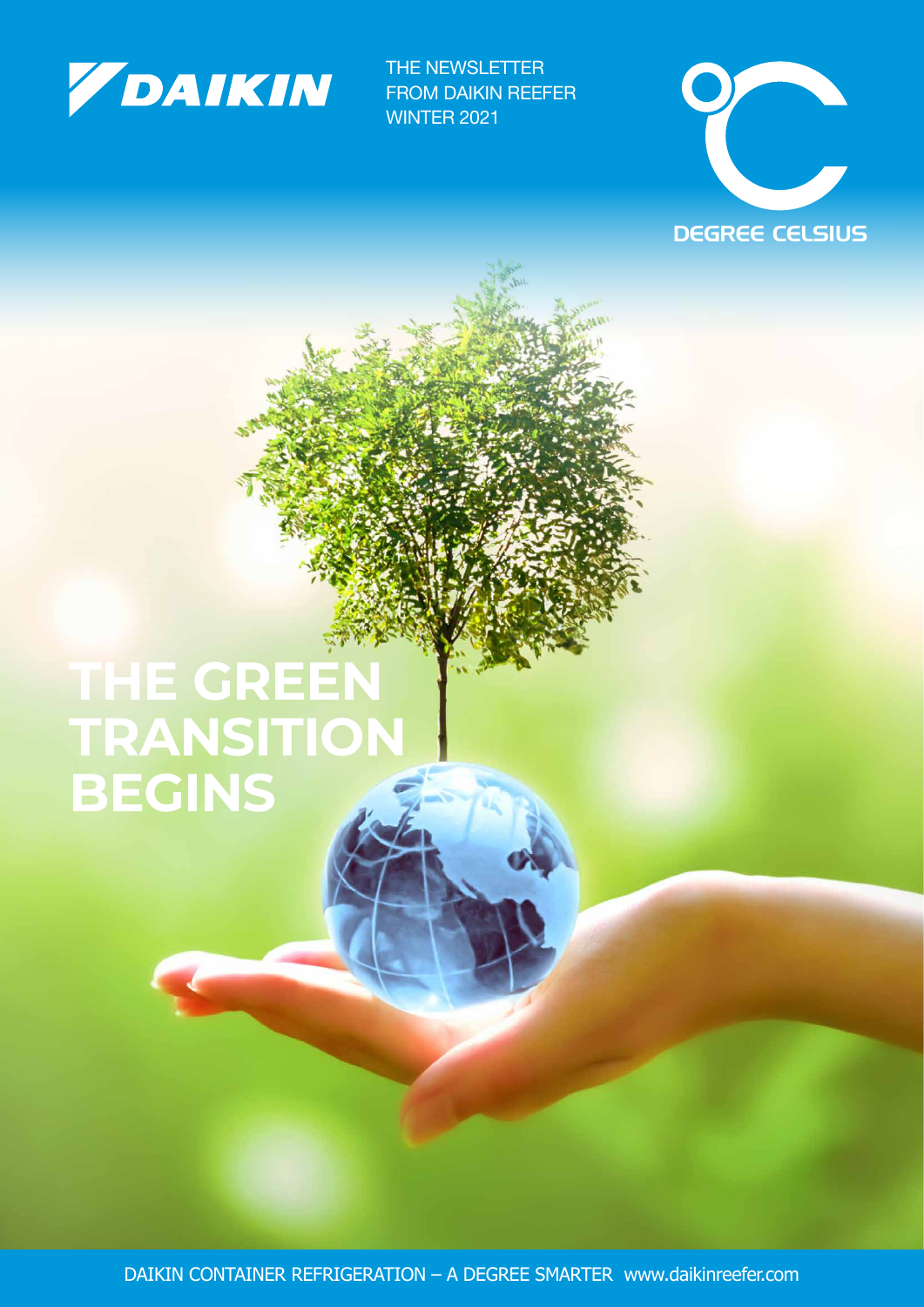### **Welcome**

### From Kenji Takata, Director of Daikin Reefer Sales Division

### elcome to the Winter 2021 Edition of the Daikin Reefer Newsletter

As 2021 draws to a close, we are pleased to share our latest news and developments with you. In previous years, our newsletters were distributed at the industry events that our team attended. However as the world continues to experience travel restrictions due to the ongoing pandemic, we are unfortunately yet to return to these large industry events in-person. We hope you enjoy this latest edition of our newsletter which we are able to deliver direct to your inbox!

#### 2021: year in focus

2021 has been a year of challenges and opportunities: we've seen delays and congestion at global ports, disruption to the supply chain and problems with container capacity and displacement. Demand for seaborne reefer trade remains extremely high. Reefer production globally is expected to reach record levels of 170,000 feu in 2021\*. In particular we have seen record reefer container freight rates. The reefer shipping market outlook therefore remains positive.

#### The green transition begins

In this Winter 2021 edition of our newsletter, we turn our attention to the challenges presented by climate change: we discuss the responsibility we all share to drive towards sustainability, carbon neutrality and 'net zero impact'. No industry is immune from this responsibility: here at Daikin our Environmental Vision 2050 and our Fusion 25 Strategic Management Plan both clearly set out our target of reducing greenhouse gas emissions to net zero by 2050, as well as our plans to lead the AC industry in low carbonization and contributing to a sustainable society.

#### Customers take centre stage

As ever, our relationships with our customers are at the centre of everything we do. In this edition, we share news from three of our customers. Firstly, we introduce Braun Containers, a Hamburg-based family-run company with a reputation for reliability, flexibility and excellence. The team at Braun has detailed reefer knowledge and experience and have recently purchased the company's first ZeSTIA units. Seaco and Daikin Reefer enjoy a business partnership dating back to the 1980s and we are pleased to update you on Seaco's business activities and continued growth. Container Applications International (CAI) has an expanding reefer fleet and has invested in Daikin's ZeSTIA unit as well as serving its resale market with our LXE model: the team at CAI shares its views on the current market outlook

#### Daikin Reefer team out and about

*"Despite some ongoing travel restrictions, our team has taken every opportunity possible to engage with our customers via online training events and recently, we're delighted to have been able to hold training seminars in person once more."*

Our team was in Shanghai recently to host a seminar and reception, attended by reefer industry professionals and we report on that in this edition. All the seminar attendees agreed that meeting in-person once more after a long period of travel restrictions was so welcome. We will take every opportunity to meet our customers, our partners and the wider industry in person in 2022 as long as it is safe to do so.

#### Looking ahead to 2022

We wish our customers and partners a successful, prosperous, safe and healthy conclusion to this challenging year. We are optimistic that we'll make a return to in-person large industry events in 2022 and look forward to seeing you in-person once more.

\*source – Drewry's Reefer Shipping Forecaster 4A21

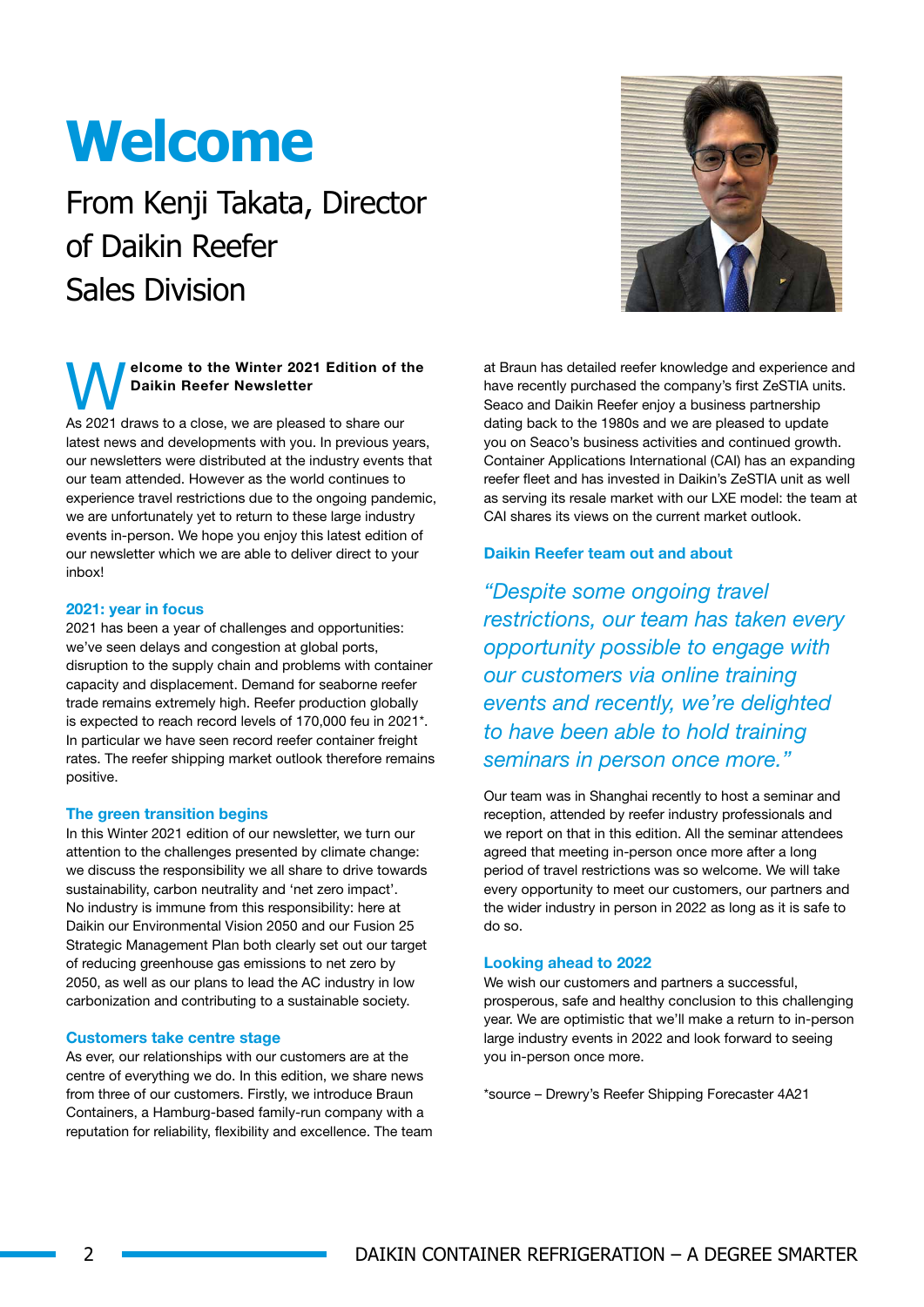### **Focus on sustainability, the environment and the net zero challenge**



#### The global climate crisis

The world faces a climate crisis that has significant implications for every area of society and every industry sector. The wider supply chain in particular is under scrutiny with the shipping industry facing a huge challenge to decarbonise: shipping alone accounts for roughly 3% of all global greenhouse gas (GHG) emissions. The wider shipping industry hasn't been subject to climate regulation before, but the industry now faces increasingly urgent calls to become greener and achieve net zero by 2050. The recent COP26 conference saw a coalition of countries including the US and the UK sign a declaration committing to strengthen global efforts to reach this net zero target. Against the backdrop of the climate crisis, the pandemic has also highlighted the urgent need to build a robust global supply chain and boost business resilience with improved sustainability so that the world can 'build back better' from the global public health crisis. The pandemic has revealed weaknesses in the supply chain that need to be addressed, especially in the transportation of vital perishable cargoes such as food and medicines.

#### The "net zero" and carbon neutrality challenge

The quest for 'net zero impact' means many key issues need to be discussed and addressed by governments and industries, ideally working together to maximum effect: these issues include improving energy efficiency, resource efficiency and the transition to green solutions; the increased use of clean cooling and clean power to reduce emissions; how best to achieve carbon neutrality; driving sustainability by reducing waste in food, packaging and materials; improving food security and safety; and implementing a circular economy (reuse, reclaim and recycle).

#### Food production and the food supply chain

Food production including the food supply chain is a major contributor to GHG emissions and is now the focus of many regulatory and non-regulatory initiatives. Most notably, The EU's Green New Deal has a 'Farm to Fork Strategy' at its heart and aims to accelerate the transition to a sustainable

food system. Recently the new EU Code of Conduct on Sustainable Food Processing was launched and is one of the first deliverables of the aforementioned Farm to Fork Strategy. Global food production alone accounts for almost 17.3billion metric tonnes of carbon dioxide per year – 19 times the amount from the commercial aviation industry. Overall, food production emissions make up more than a third of the global total.

#### Cooling, refrigeration and air conditioning technologies

For the cold chain, air conditioning and refrigerated transport industries, the technologies that power their equipment are major contributors to global well-being and quality of life, even more so as the world gets hotter as a result of climate change. However these technologies contribute to climate change via the emissions produced and the power and energy that are used. The technologies are therefore uniquely both part of the problem and part of the solution.

*Put simply, the climate crisis, the need to build back from the pandemic better than before, the quest for net zero and the world's reliance on refrigeration and air conditioning technology mean global companies need to take the initiative in actively seeking solutions that address these huge challenges.* 

#### Daikin's energy-saving and environmental technology

Daikin's Environmental Vision 2050 roadmap launched in 2018 and sets out our target of reducing greenhouse gas emissions to net zero by 2050, including a reduction target for 2030. Most recently, we announced our Daikin Fusion25 Strategic Management Plan which will see us lead the AC industry in low carbonization and contributing to a sustainable society. For refrigeration solutions, we will develop the energy-saving and environmental technologies that have been cultivated in the air conditioning business. Through this, we will contribute to solving social issues such as food loss, food safety and food security. We will also take on the challenge of connecting the entire cold chain from place of production to place of consumption.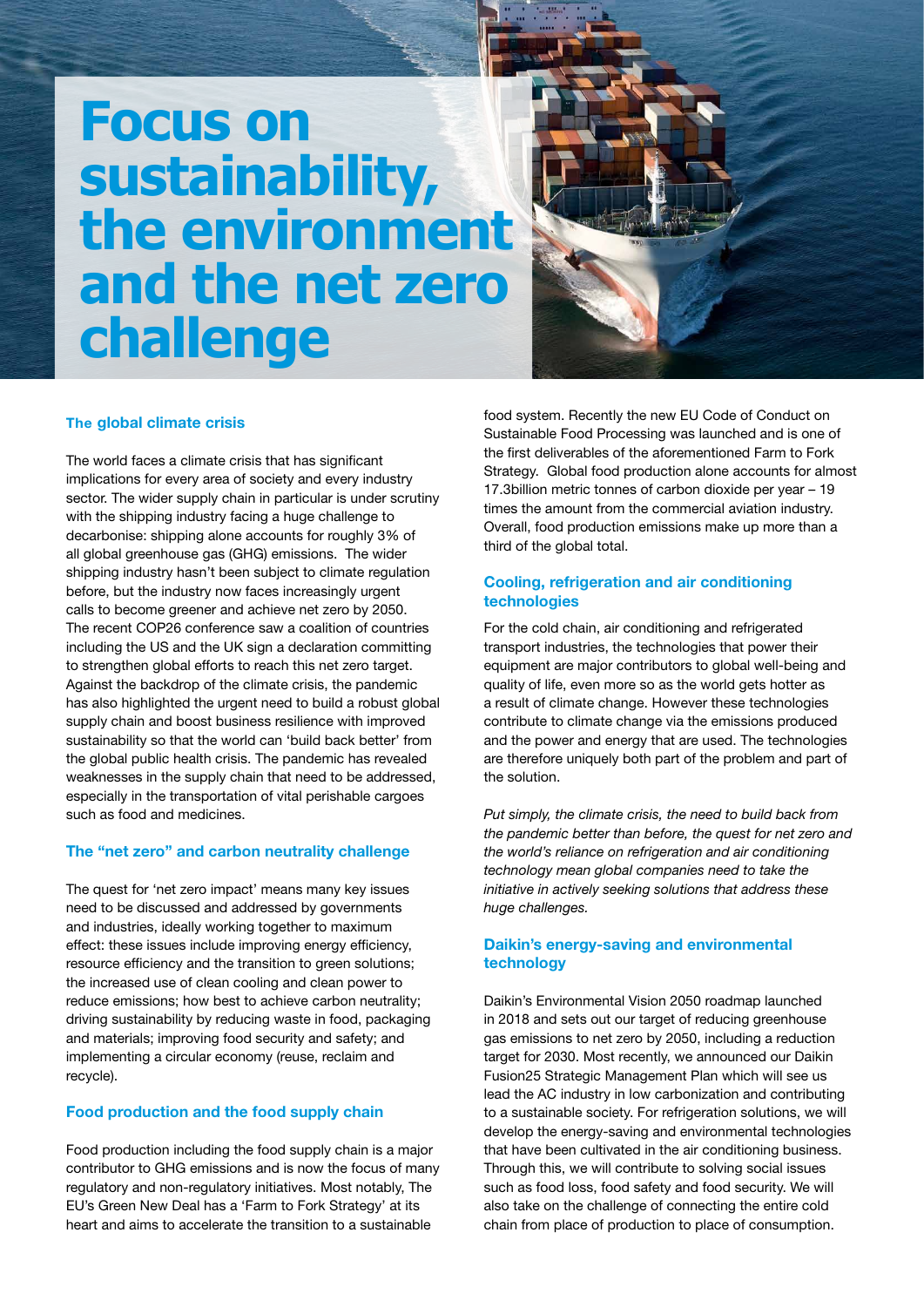### **Daikin Reefer rises to the challenge**

aikin's commitment to using our<br>resources, technology and exper<br>to solve environmental issues an resources, technology and expertise to solve environmental issues and contribute to a sustainable society is clear. Our Degree Celsius newsletter team spoke to Arjan Bezemer, General Manager of Daikin Reefer for Europe, the Middle East & Africa about some of the specific activities and initiatives that the Daikin team has been leading on a host of important environmental issues, as well as his views on some of the other challenges that the wider industry faces.

Degree Celsius team: *There has been a lot of manufacturing and supply chain disruption during the covid-19 pandemic. Demand for new reefer containers is now at an all-time high. How is Daikin Reefer managing this together with the reefer box manufacturers in a sustainable way?*

Arian: Daikin Reefer is part of Daikin Industries which includes a big group of refrigerated divisions, factories and products, so we can easily make use of similar parts that are used to manufacture other Daikin products. This helps avoid certain parts shortages as the parts in question are produced in high quantities for more than one product. We also use the same type of transport shipping components globally where we can, not just for the reefer container alone. Daikin Reefer has increased the parts stock for our production line. As the routes are very short and Daikin is producing reefers in China, the delivery of the machinery to box manufacturers is quick over short transport routes. We communicate closely with box manufacturers to plan the unit delivery as close to the box production as possible.

Degree Celsius team: *Daikin has been researching how* 

*to mitigate the environmental impact of refrigerants, including eco-friendly alternatives for container refrigeration as well as marine vessel refrigeration and air conditioning. Can you update us on your latest work and thinking in this area as a major manufacturer of fluorochemicals, refrigeration and HVAC systems?*

Arian: Daikin's Environmental Vision 2050 sets out our target to reduce greenhouse gas emissions to net zero by 2050. To achieve this, we will reduce net CO2 emissions by 30% in 2025 and 50% in 2030. We will focus on 7 key areas: CO2 reduction during manufacturing; energy-saving product sales; enhancing the heat pump unit to replace combustion heaters; our low GWP refrigerant initiative; the creation of a new environment-focused business and finally, researching new technology for CO2 decomposition, recovery and reuse.

Degree Celsius team: *Energy efficiency to reduce carbon emissions and the amount of power needed for container refrigeration on ships, at ports and in landside logistics is also a major focus of attention. What are Daikin's current solutions and future plans?*

Arjan: Energy efficiency is vital to reduce carbon emissions, but so is reliability. Our ZeSTIA unit has been developed for this reason: it uses inverter technology to ensure lower power consumption with the highest efficiency. This low power consumption ensures reefers are using less power from the onboard generators or inland power facilities. This is a key part of our research and development focus not just now but also for the future.

Degree Celsius team: *The circular economy of reuse, reclaim and recycle is becoming a big part of the*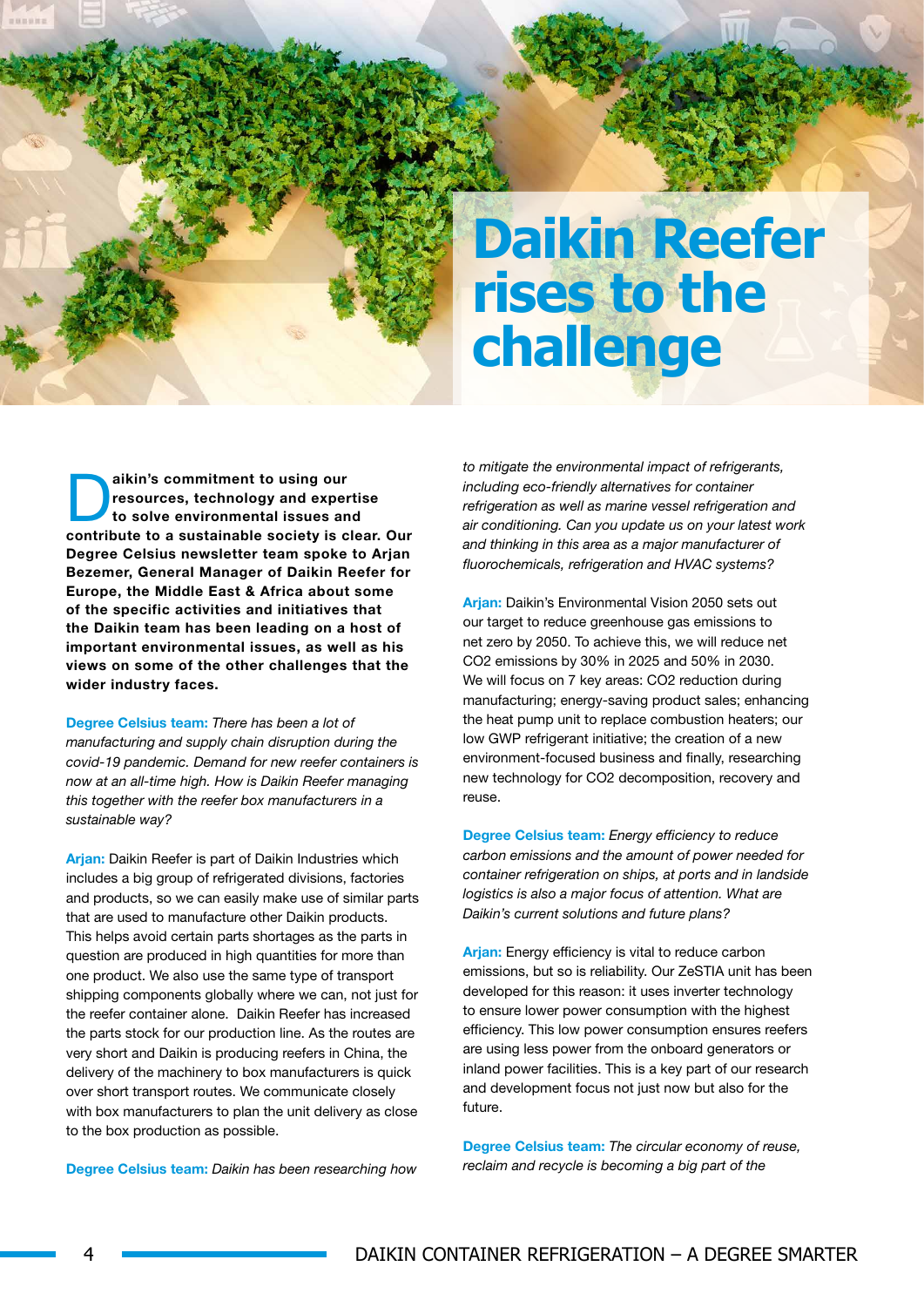*sustainability agenda. Could you tell us how Daikin Reefer is incorporating this into your manufacturing, spare parts and after-sales service operations?*

Arjan: Daikin's reefer machinery has a very high recycle rate. During our manufacturing process, everything is recycled and reused. We encourage and motivate our dealers to recycle, reclaim and reuse materials. In addition Daikin is requesting certain parts to be returned so that we can re-use components to be rebuilt as spare parts. We also conduct a lot of online training, leading seminars to ensure technicians understand the reefers well and can undertake repairs quickly and easily if needed. In turn this reduces the number of wrongly-replaced parts and no unnecessary repairs are undertaken.

Degree Celsius team: *Reducing food waste and improving food safety and security are major sustainability challenges for the world, as discussed in Daikin's new Fusion 25 Strategic Management Plan. How is Daikin Reefer contributing to this with its container refrigeration and controlled atmosphere solutions today and for the future?*

Arjan: It starts with reliability. This is the key to reducing food waste. Our Active CA helps transport certain perishables over long distances whilst maintaining that 'justpicked' quality that many consumers want. Even if transit is delayed, Daikin's Active CA will maintain the perishable cargo's quality. Active CA has now made it possible to shift the transport mode for certain perishables from air to sea.

By applying a communication device, the cargo monitoring environment is drastically improved. Shipping carriers can monitor their precious cargo online and not rely on the vessel engineer's manual check. Necessary remedial action can be taken in a timely manner and it will reduce the food loss eventually.

Degree Celsius team: *The Fusion 25 Plan outlines how Daikin plans to "take on the challenge of connecting the entire cold chain from place of production to place of consumption." What does this mean for Daikin Reefer and your customers as vital trade connectors in the global cold chain?*

Arjan: Daikin has an extensive range of products in-house and is therefore able to control the complete cold chain, from field to fork. We provide warehouse and storage refrigeration, reefer containers, supermarket refrigerated

show cases and the newly introduced Truck & Trailer unit, which complements the smaller van and truck refrigeration. With this full range of products, Daikin can help our customers control their cargo and ensure its integrity in transit from the grower to the consumer (farm to fork).

Degree Celsius team: *More cold chain participants are looking for data to help them monitor, record and report on energy consumption and emissions. Data are also needed to feed AI/digital twin/analytics engines to map energy usage patterns, identify problem areas and drive predictive improvements. How is Daikin responding to this trend?*

Arjan: Any Daikin Reefer unit, whether LXE or ZeSTIA, is able to make use of 3rd party communication devices, as selected by our customers. Data is shared with our customers who are able to monitor their equipment on location as well as actual temperature control. PTI can be activated and downloads can be made remotely as well. In agreement with customers who are sharing data with Daikin, we will be able to provide added-value solutions like failure prediction, preventive maintenance indications and real-time 24/7 support. We expect further development in this field.

Degree Celsius team: *Daikin has identified IoT, AI and other advanced digital technologies as important for improving cold chain efficiency and resilience. Could you tell us more about what this means for your customers? DCSA and COA have both launched standards for IoT telematics data in refrigerated containers, how has Daikin been involved?*

Arjan: We have been involved in the discussions with the DCSA and COA from the start, providing technical input as well as support to make the data communication and data sharing possible. To a certain extent, data sharing is essential to make the whole cold chain transparent to customers. A reefer container with IoT is hugely valuable to customers, through better visibility of the container, improved quality of transport and making effective use of the container. For example, IoT allows shipping lines to take corrective action if repairs are needed when a reefer alarm code is generated. Such technology also means shipping lines can prepare for the cargo arrival by updating the container's GPS location information.

Degree Celsius team: *When and how will Daikin Reefer phase in alternatives to R-134a for newbuild and retrofit applications?*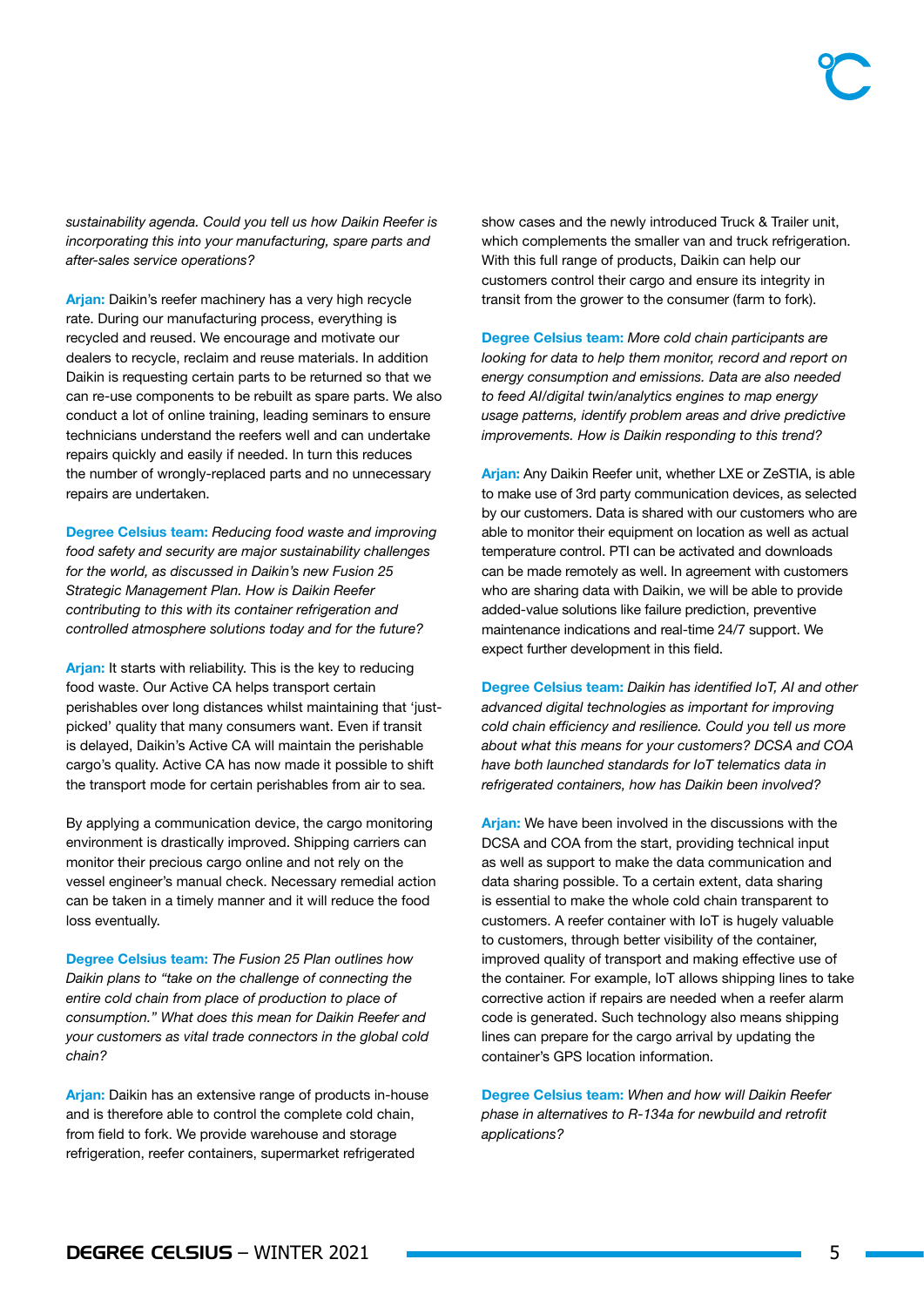Arjan: Currently all Daikin Reefers are produced with R134a. Soon it will be possible to retrofit LXE and ZeSTIA reefers to R513A, using a retrofit kit. This kit includes software, decals and other essential items retrofitting the unit into a R513A charged reefer. Daikin expects that R134a will continue to be the main refrigerant for some time to come. Daikin is currently undertaking a risk assessment of the R1234yf low GWP refrigerant. Our expertise as a refrigerant manufacturer means we constantly strive to find the best solution for each of our product ranges. As new refrigerant solutions become available, we will consider their suitability for our reefers too.

Degree Celsius team: *What are the key issues that reefer container users (carriers/lessors) need to consider when switching refrigerants?* 

Arjan: The main issue is having the right refrigerant onboard. Daikin Reefer units are known to be highly reliable but in the rare case that the unit is operating with a refrigerant shortage, R513A is needed to repair a reefer. It is also possible to operate the unit of R134a again, in an emergency case.

Degree Celsius team: *What other measures such as reclamation and recycling, and reducing leakage are important to reduce the eco impact of refrigerants?*

Arjan: Reliability is the key. Less unit failures means less repairs, less parts to be shipped and less technicians travelling to undertake repairs. Daikin has a reclaim and recycling program for AC equipment. Even though reefer operation and end-of-life is different, such reclaim and reuse of refrigerants is essential to reduce their environmental impact. Our training programmes include instruction on the importance of refrigerant recovery.

Degree Celsius team: *From July 2021, reefer box builders in China moved over to more eco-friendly paints and coatings. Would Daikin like to comment on this?*

Arjan: It is important to consider the environment in every step of the reefer production process. Eco-friendly paints are just as important as product quality. Daikin trusts that the whole industry is taking responsibility for reducing its environmental impact. We are open to working closely together with customers, suppliers and other industry experts to take considerable steps moving forward.

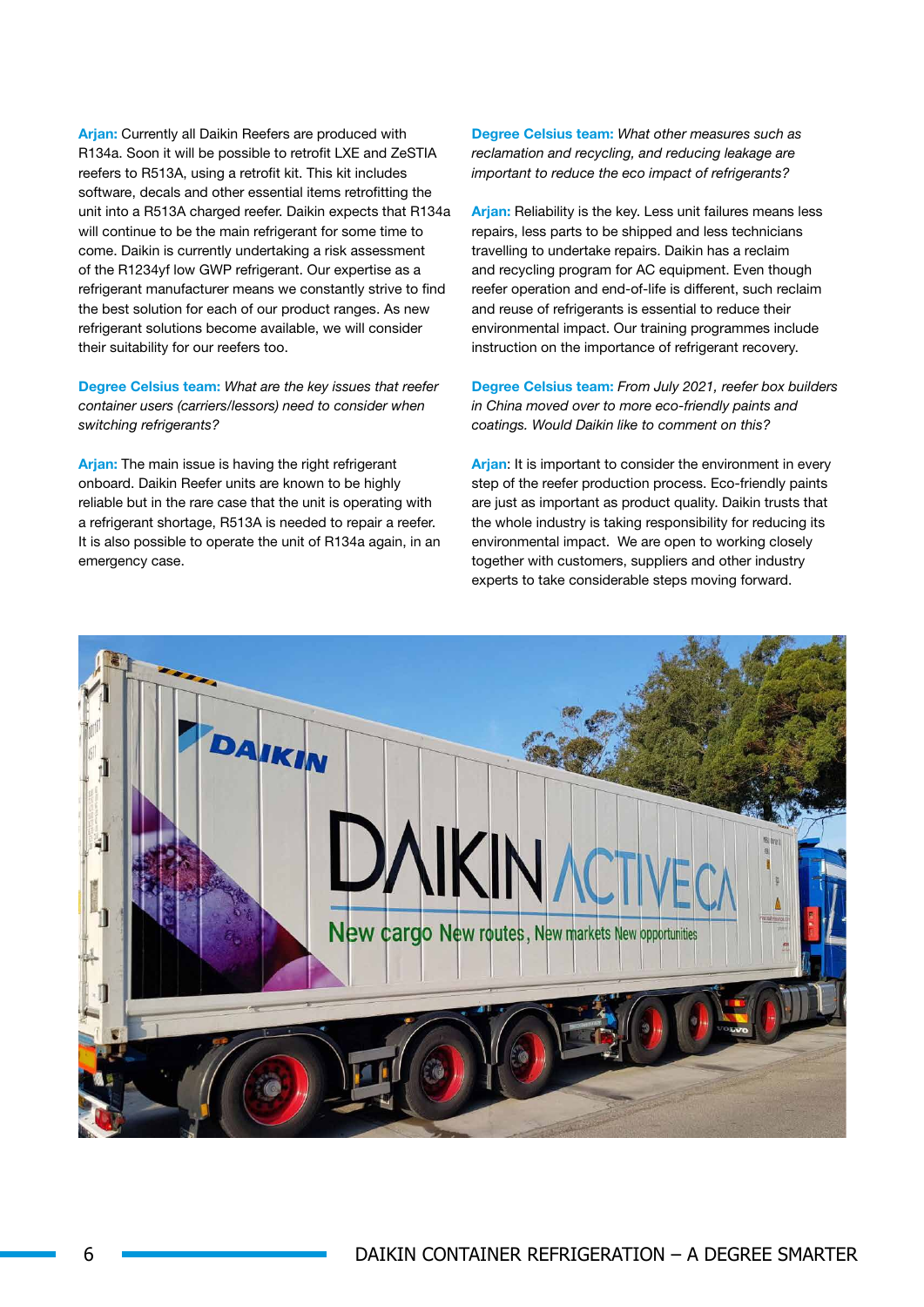## **Customer focus**

Braun Container Hamburg: We contain it all

**Example 13 State Container is a family-run company steeped in tradition for over 30 years,**<br>the company has built and maintained a<br>requirement for a plickility flavibility and excellent steeped in tradition for over 30 years, reputation for reliability, flexibility and excellence. Since 1983, Braun has been based in the proud and traditional Hanseatic city of Hamburg with its world-famous port and rich maritime history.

Initially the company was focussed on leasing used refrigerated containers to shipping companies, but soon expanded its core business to include static container rental and container conversion. Today Braun is one of the most established names in the container trade not only in Hamburg, Germany but also far beyond. The company's depots in Berlin, Düsseldorf, Mannheim, Munich, Nuremberg, Stuttgart and Rotterdam ensure an extensive operational scope.

Reefer container knowledge remains a core value at Braun. When it comes to selling or renting refrigerated containers, Braun Container is the specialist in Hamburg, Germany and across the whole of Europe. The team has wide expertise in all matters relating to reefer containers. For example: which cargo type is suitable for a refrigerated container and which is not? What is the maximum temperature the freezer container can reach? What are the advantages of an insulated container that was previously used as a refrigerated container? Just some of the key questions the team helps answer for its customers.

*"It is a pleasure to welcome Braun Container as a Daikin customer. The team at Braun is famous for its detailed reefer knowledge and experience and really knows what it is doing in this segment", comments Arjan Bezemer, General Manager for Daikin Reefer for Europe, Middle East & Africa*

Braun has a differentiated leasing model, with equipment for every need, including containers with T-floors, flat floors and HACCP safety/hygiene compliant containers, in addition to the premium reefer containers. These premium containers attract a higher per diem because of the lower noise level

of the unit in operation as well as using up to 50% less power consumption compared with the standard refrigerated container. "It is for this purpose we have decided to buy our first Daikin ZeSTIA reefer units" adds Hannes Braun, Managing Director of Braun Container.

"We know that Daikin units are reliable, but even the most reliable machine runs into trouble now and again. We are therefore delighted to now also be able to buy our Daikin spare parts directly from Daikin Reefer, to service our customers even faster" added Hannes.



The responsible use of precious energy resources is an important issue for Braun Container. As a QuB-certified company (quality association of environmentally conscious companies) and environmental partner of the City of Hamburg, the company has been striving for years to continuously optimize its operational processes and thus be able to make a contribution to environmental protection. The low consumption (and therefore less carbonemitting) Daikin ZeSTIA reefer unit additions to Braun's fleet seem a perfect match with the company's environmental focus.





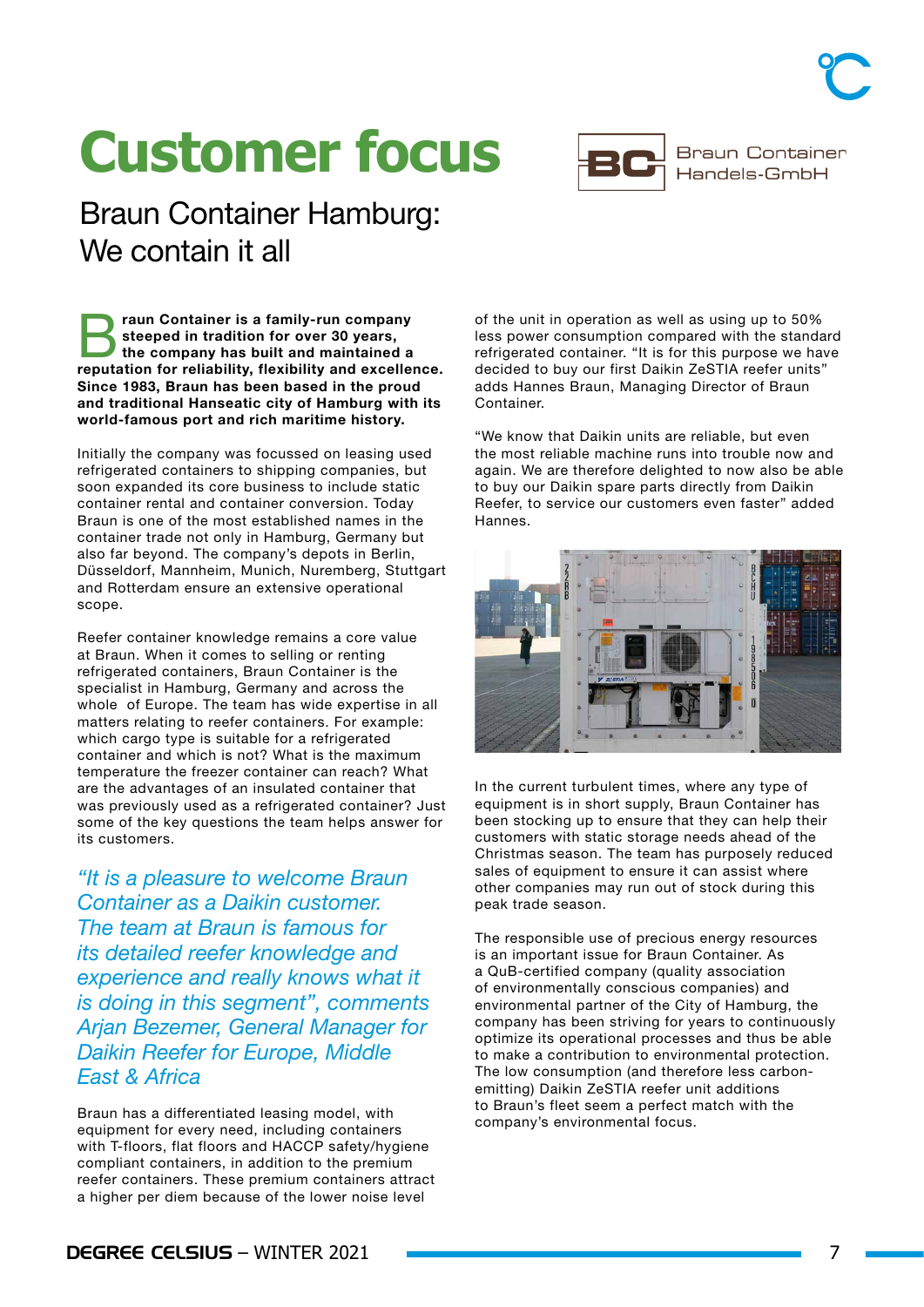# **Customer focus**

CAI goes from strength to strength



AI (NYSE:CAI) is a global transportation<br>
company offering intermodal container<br>
leasing and sales, headquartered in San company offering intermodal container Francisco, USA. CAI has an extensive fleet of containers: approximately 2 million TEU representing over \$3 billion in assets. The scale and scope of the fleet allows CAI to meet the needs of more than 300 global container leasing customers, including the world's largest shipping lines, shippers and logistics companies.

CAI's reefer fleet of approximately 40,000 units is expanding, as is the number of Daikin reefers within this fleet: in particular, the company has invested significantly in Daikin's ZeSTIA unit due to its strong performance, reliability, growing popularity and reputation. CAI also serves it resale market with Daikin's LXE model. As such, CAI offers a complete range of Daikin products to both its lease and sale markets.

Daikin's units enjoy a very good reputation with CAI's customer base, as their reliability and improved energy consumption are renowned. With environmental concerns regarding refrigerants a key concern for the wider industry, CAI is able to pass the technological advantages of Daikin's machinery on to its customers. Daikin's global service network

with wide availability of spare parts is second to none and also popular with CAI's customers.

With the leasing market outlook positive and as demand for refrigerated equipment continues to grow as a result of multiple market factors, not least the present need to ship COVID vaccines and other pharmaceuticals under controlled temperature conditions, the team at CAI is optimistic that the market will remain buoyant.

The Daikin team delivers a focussed, attentive and high-quality customer service programme and the company is well-known for its keen focus on and awareness of customer needs and trends. "The CAI team has regular interaction with all levels of Daikin management, which is very important for us", commented Danny Hallahan, Senior Vice President Global Marketing, Container Applications International (U.K.) Limited. "Daikin's strong order book demonstrates not only the positive market outlook but also its market-leading products, its customer focus and knowledge and its extensive global service network and superior customer service programme. We are proud to work together with Daikin to serve the needs of our customers" concluded Danny.

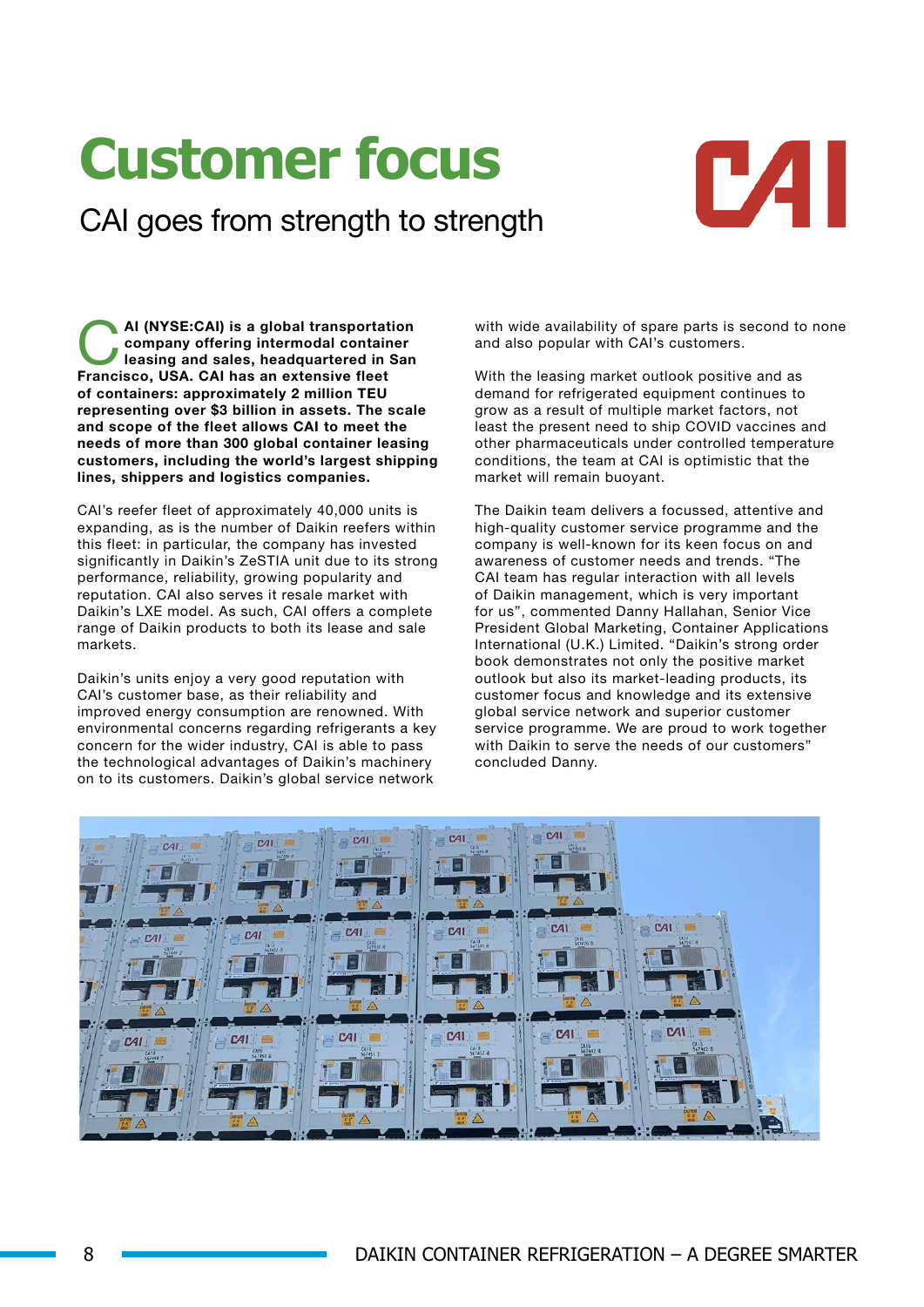# **Customer focus**



### Seaco's success continues

eaco is the longest serving shipping container leasing company in the world today, run on a day-to-day basis from its operating office in Singapore. With regional and satellite offices in EMEA, Asia, the Americas and Oceania, Seaco is not only one of the largest container leasing companies in the world but also one of the most diverse, with its leading positions in the dry freight, reefer, dry freight specials and tank container sectors. With over 200,000 reefer units in its fleet, Seaco has been leasing reefer containers to its customers for almost 50 years – such service to the industry is testament to its long-held belief in the market, the product and its commitment to its customers.

Daikin's reefer business relationship with Seaco dates back to the 1980s, as the company was one of its material suppliers of reefers. Today, Daikin and Seaco continue to enjoy a successful business relationship based on shared values and ethics. The relationship reflects the expansion of global demand for not only Daikin's machinery but also for its extensive international support and service network that Seaco has successfully generated across its customer base. Seaco has not only invested in Daikin's LXE and ZeSTIA reefer units, but has also upgraded some of its fleet with Daikin's Proprietary Active Controlled Atmosphere system – a technological innovation for the refrigerated transportation sector which Seaco believes has a bright and prosperous future.

"Seaco's customers demand high standards of both product and service and it is our role to meet these demands. Our reefer partners must therefore demonstrate the highest professional standards of design and manufacturing quality, as well as consistently maintain high levels of service and support throughout the life cycle of an asset", said Seaco's Chief Operating Officer, Paul Merritt.

### *"Daikin ticks all these important product, service and support boxes and meets our rigorous partner quality standards each and every time".*

Seaco's customers increasingly rely upon the company to provide a much larger proportion of their overall reefer needs, driven in part by the steady

growth of the global perishables trade. "We take our expanding role in meeting more and more of our customers' broader reefer needs very seriously" continued Mr Merritt "For this and many other reasons, the quality of our supplier partners is one of our most important corporate goals, to ensure we consistently deliver for our customers".

With the industry requirement to move towards more



environmentally acceptable and sustainable methods of protective coating for insulated containers, some short-term manufacturing disruption may occur, but the Seaco team is committed to limiting such disruption and ensuring continued and smooth supply of refrigerated containers. "We will continue to work for solutions that do not impact the container standard and performance that we and our customers expect today" concluded Mr Merritt.

Daikin Reefer and Seaco share common values and have built a strong, successful business relationship that has customer satisfaction at its core. Both teams look forward to continued successes and working together to deliver excellence for customers.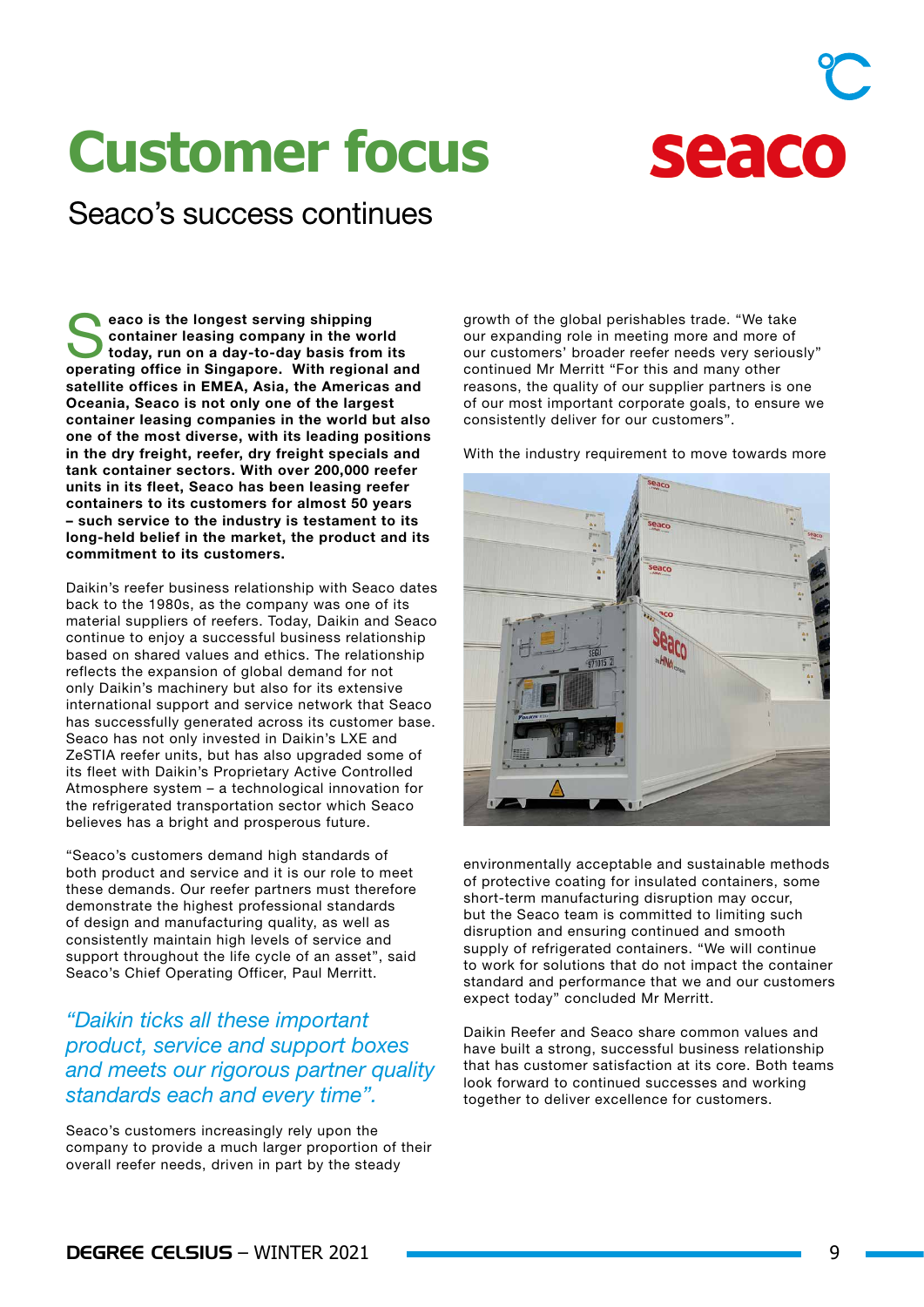# **Event Reports**

### Daikin Reefer hosts industry seminar and reception in Shanghai

The Daikin Reefer team touched down in<br>Shanghai, China on 19 July to host a set<br>and reception. More than 100 reefer independences in the state of the process of the process of the process of<br>the process of the state of the Shanghai, China on 19 July to host a seminar and reception. More than 100 reefer industry professionals were in attendance representing shipping lines, leasing companies, box makers and service centres.

This important seminar takes place twice a year and the aim of the Daikin Reefer team is to build and enhance customer relationships and engagement during the event. The Shanghai attendees enjoyed presentations on new and updated Daikin reefer unit features, as well as a CA market update.

The Daikin team also talked through case studies of several new shipments of perishables that were supported by Daikin Active CA, together with outlining unique and innovative CA strategic developments. The seminar attendees really benefited from meeting in-person after a long period of business travel restrictions due to the pandemic.



Seminar participants in Shanghai listened to a wide range of presentations

### Daikin Reefer attends Asiafruit Business Forum

he organisers of the Asiafruit Business Forum invited Daikin Reefer to speak exclusively at its event during the Fresh Tech sessions. This important trade forum and exhibition for the Asian perishables industry took place on 28 and 29 September and Mr. Goh Ah Huat, Daikin's General Manager, Global Marketing and Service, was online to address the forum attendees on 28 September.

A representative of AsiaFruit Business Forum commented "Being a world leader in controlled atmosphere (CA) container technology, we thought Daikin Reefer would be well placed to discuss how the technology works and its benefits, how the technology is helping to facilitate fresh produce trade into key Asian markets, and the potential for wider application in the fresh produce industry including opening up new markets for global suppliers".

Mr. Goh Ah Huat covered a wide range of topics in his presentation, including:

• Why can't perishables endure long transportation?

• An overview of Controlled Atmosphere – the types of CA (active versus passive) and the benefits of CA

• Daikin Active CA – its unique VPSA technology with humidity retention, including active control of atmosphere and cargo protection with reliable CA management

• CA market development

• Opening up new markets and expanding cargo ranges

Of particular note in his presentation were the specific and unique technological advantages of Daikin Active CA, such as rapid pull down, positive pressure and humidity retention. He also highlighted the recent landmark shipment of Taiwanese custard apples to the Middle East that was powered by Daikin Active CA.

"It was my pleasure to explain the benefits of Daikin Active CA to the Asiafruit Business Forum and we look forward to the next opportunity to engage with our colleagues in the Asian fresh produce industry" said Mr. Goh Ah Huat.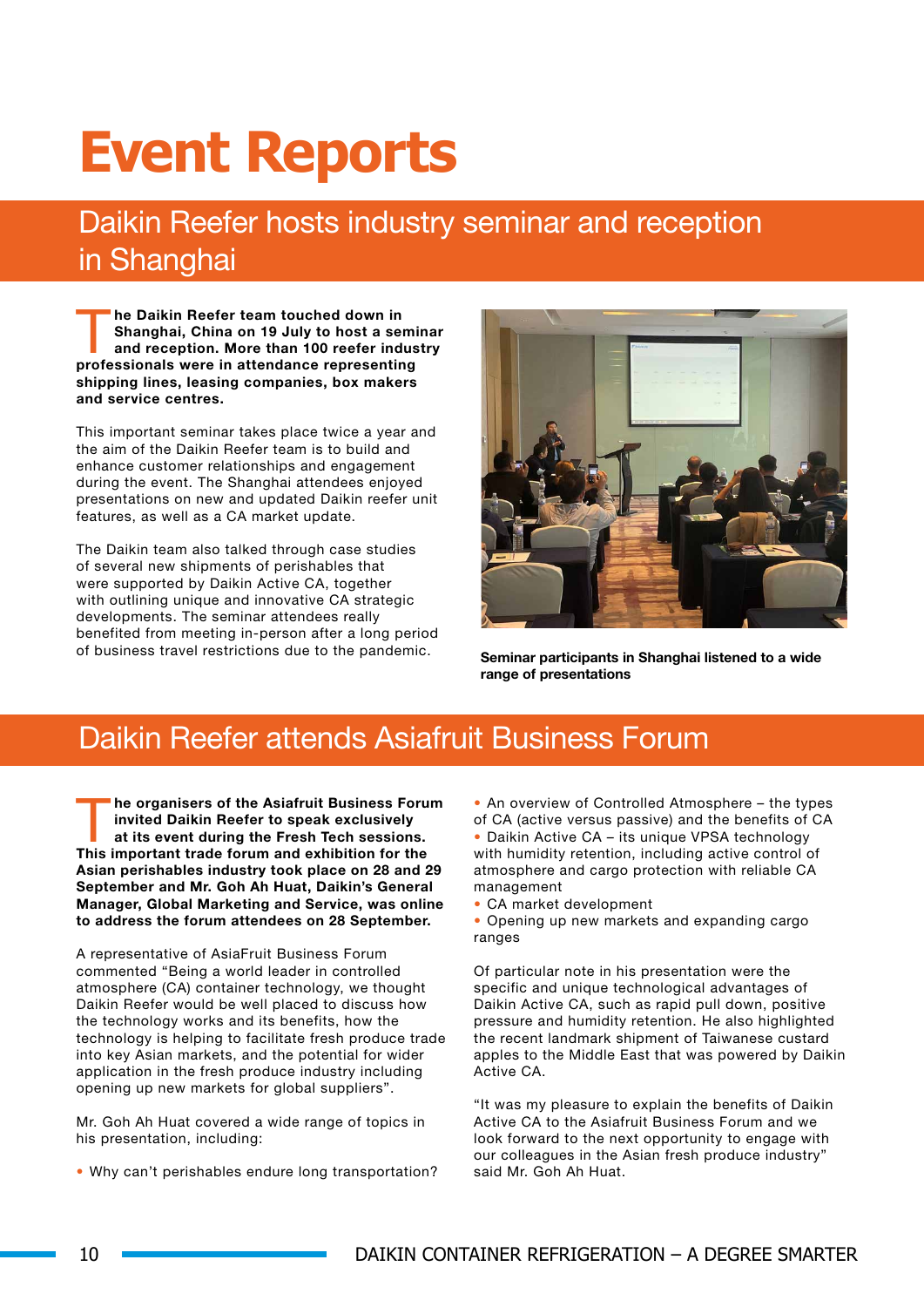# **CA Update**

Daikin controlled atmosphere (CA) container technology ships Taiwanese custard apples to the Middle East for the first time

arlier this year Yang Ming Line and leading fruit exporter Fruit Days International Co. selected Daikin's Active controlled atmosphere (CA) container technology for the first ever container shipment of Taiwanese custard apples to Dubai in the Middle East. The containerload carrying 10 tons of custard apples was shipped by Yang Ming Line and left Kaohsiung port in Taiwan on 1st Feb 2021 and arrived in Dubai on 19th Feb 2021, a total transit time of 18 days.

The majority of Taiwan's fresh produce exports, including Taiwanese custard apples, are bound for Asian countries. This delicate fruit can often have a limited shelf life even after short ocean shipment journeys, due to its tendency to spoil easily or ripen quickly.

However increased demand for Asian fruit globally together with changes to market conditions in Asia mean Taiwan now has the opportunity to reach new and distant markets with its renowned custard apples as well as other fresh produce. To successfully ship over long distances, the custard apple must be kept in optimum conditions during transit so that it arrives in a 'just-picked' state, ready for onwards distribution to supermarkets and then to consumers. Finding ways in which to ship this fruit under the correct atmospheric conditions has traditionally been a problem that has frustrated Taiwanese growers and international shippers.

The custard apple is popular with the health conscious with a low GI (Glycemic index) and is naturally sweet with a distinct flavour of custard. It varies in size, colour and shape and can bruise easily as well as ripen very quickly. Exporters and shippers face challenges when transporting it over longer distances because of the speed at which the fruit can spoil and discolour when transported in normal reefers that rely on natural respiration.

Yang Ming Line's shipment supported by Daikin's Active CA meant the custard apples arrived in Dubai after 18 days at sea in optimum condition ready for onwards distribution to leading high-end supermarkets in Dubai. Even after a total 18 days in transit the custard apples still had a shelf life of 8 days in Dubai, thanks to the precise atmospheric conditions provided by Daikin's Active CA.

The Daikin Active CA system is unique in that it reduces oxygen and manages carbon dioxide levels, as well as boosting nitrogen levels to quickly put fresh produce into a state of hibernation inside the reefer. This helps to maintain the quality of the fruit and extend both the shelf life (i.e. the selling days on shelf in stores) and the overall storage life of a wide range of fresh produce, even on the longest of journeys.

*'Shipping Taiwanese custard apples to Dubai for the first time is an exciting development, opening up Jebel Ali Port and the country of Dubai as new import destinations, thanks to Daikin's Active CA. We are excited that we can now open up new distant markets beyond the traditional near market destination of Taiwanese custard apples with Daikin's leading Active CA technology'*

said Alex Huang of Fruit Days International Co.



Custard apples shipped with Daikin Active CA arrive at Jebel Ali port in Dubai